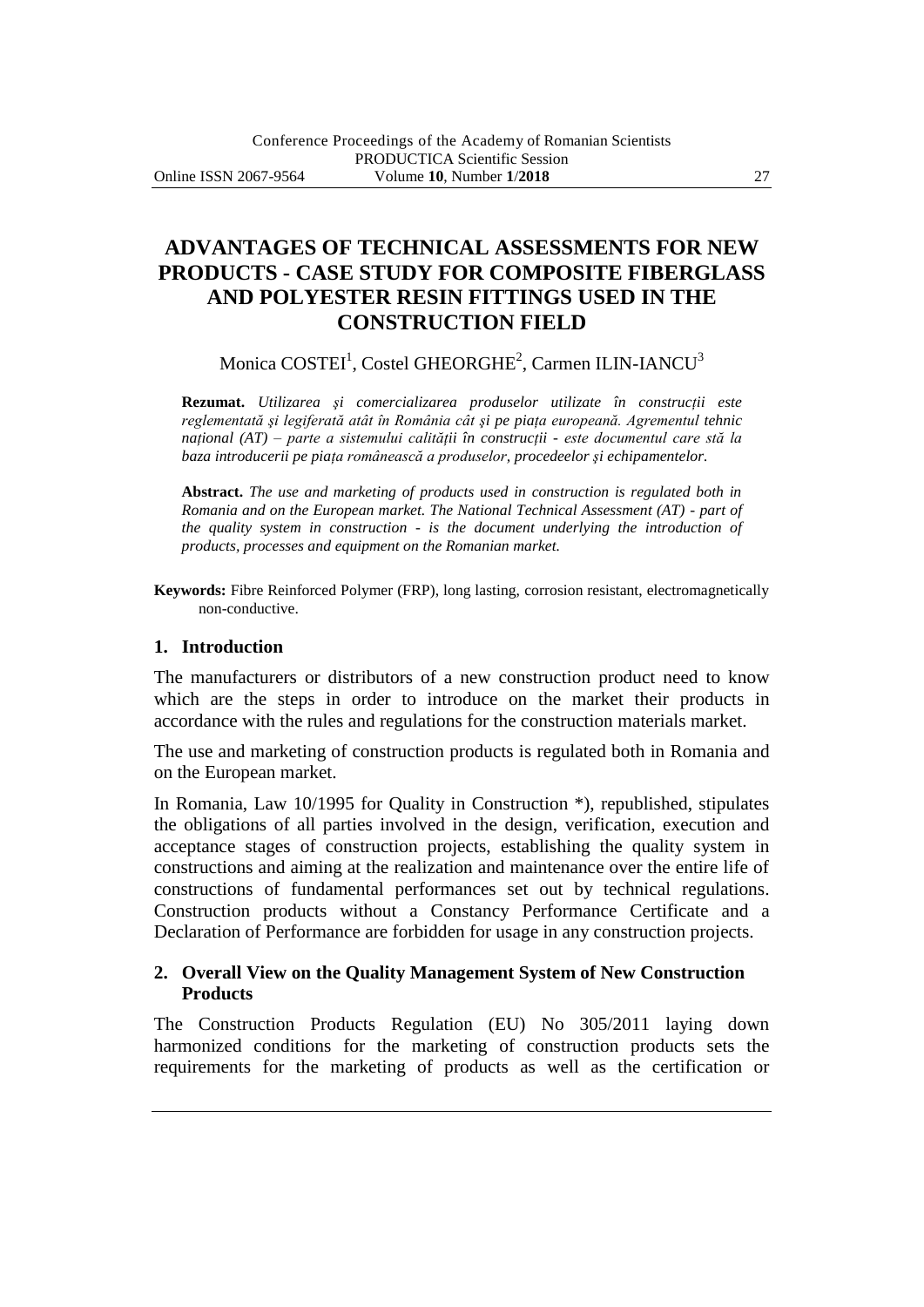assessment process for issuing the Declaration of Performance (DoP) for the product on its essential characteristics.

A new product can be found in one of the following situations:

- covered by a harmonized standard: a Constancy Performance Certificate may be obtained - through a Body of assessment and verification of performance constancy (OEVCP), based on the test reports issued by authorized laboratories. CE marking makes the product possible to be used in the EU space.
- not or not fully covered by any harmonised European Standard (hEN): a National Technical Assessment (AT) or a European Technical Assessment (ETA) can be requested. AT - may be required from a National TAB (Technical Assessment Body). The ETA can be obtained upon request by a manufacturer (or its authorised representative) in countries where a Technical Assessment Body (TAB) has been designated according to the Construction Products Regulation.

The National Technical Assessment - part of the quality system in construction is the document underlying the introduction of products, processes and equipment on the Romanian market. The issued AT becomes a national standard, which is not recognized in the EU.

The Standing Technical Council for Construction (CTPC) - a non-legal entity that works alongside MDRAP - is coordinating the development of the AT and the endorsement of its final form - by issuing the Technical Opinion.

Companies and entities involved in the manufacture, supply and use of new construction products, processes and equipment, made in Romania or imported, submit an application and a preliminary file according to the rules existing at the level of the elaborating Body. The Body must be authorised for the product area.

INCERTRANS is empowered by MDRAP to develop construction technical assessments. INCERTRANS is notified to the European Commission as a European Technical Product Assessment Body (TAB) for 34 product categories.

INCERTRANS is also accredited as OEVCP and has also accredited its Testing Laboratory.

The minimum time limit to obtain a national AT is three months depending on the complexity of the product and the need to perform laboratory tests to assess the performance of the product.

To use and sell a new product outside Romania, a TAB - Technical Assessment Body may be required to issue an ETA (European Technical Assessment).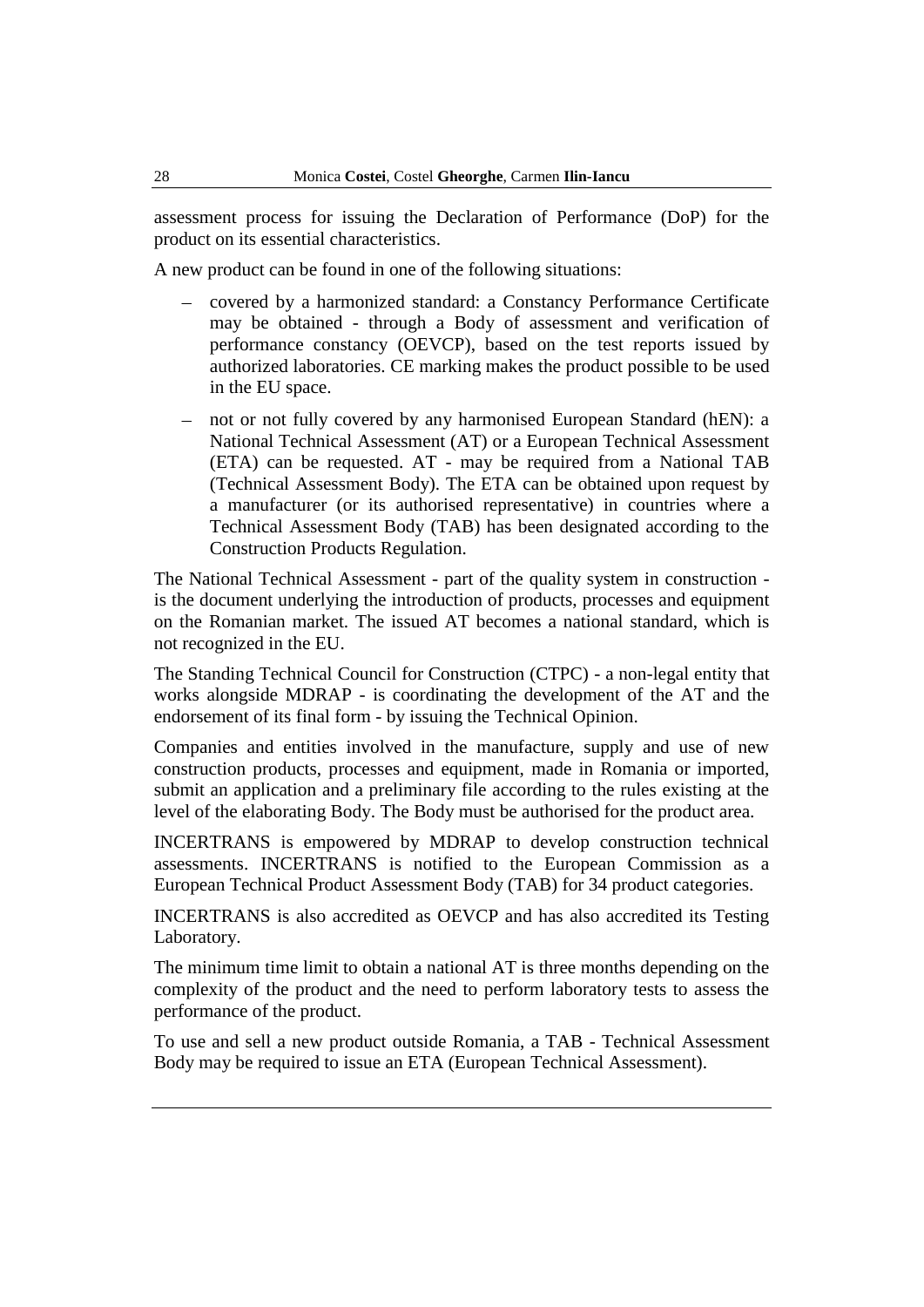ETA - European Technical Assessment is the documented assessment of the performance of a construction product in relation to its essential characteristics in accordance with the European Assessment Document (EAD). It represents the basis for the drafting of the performance declaration to be made by the manufacturer for marketing.

Requesting a European Technical Assessment is not a legal obligation, but it is mandatory for a product to be marketed in the EU.

ETA can only be issued if there is a European Assessment Document, EAD, for the product.

If it does not exist, the EAD is being elaborated in parallel with the ETA, but the process has a longer duration, both of which require time for analysis in the EOTA specialized technical committees. The new product thus receives its own reference, on the basis of which it is subsequently supervised and controlled during the production at the factory, a mandatory condition for maintaining the technical approval issued.

The time needed for the release of an ETA is 6 to 12 months, depending on the complexity of the product and the obligation to go through some steps on the drafting of the EOTA working draft.

ETA provides the manufacturer with a voluntary EC mark for a construction product. It may be issued if the construction product is not or not fully covered by a harmonized European standard (hEN), and the assessment methods and criteria are set out in a European Assessment Document (EAD).

The ETA is valid in all 28 EU Member States and in the European Economic Area, as well as in Switzerland and Turkey. ETA can be obtained at the request of a manufacturer (or his authorized representative) in countries where a Technical Assessment Body (TAB) has been designated in accordance with the Construction Products Regulation.

### **3. Case Study**

Introducing on the Romanian market - by national approval - a GFRP (*Glass Fiber Reinforced Polymer*) product - composite fiberglass reinforcements.

GFRP - The fiberglass and polyester resin reinforcement successfully replaces the classic steel reinforcement having the following advantages:

It is not corrosive and can be used in places where corrosion is particularly expected: buildings in the vicinity of the sea, with a strong saline medium,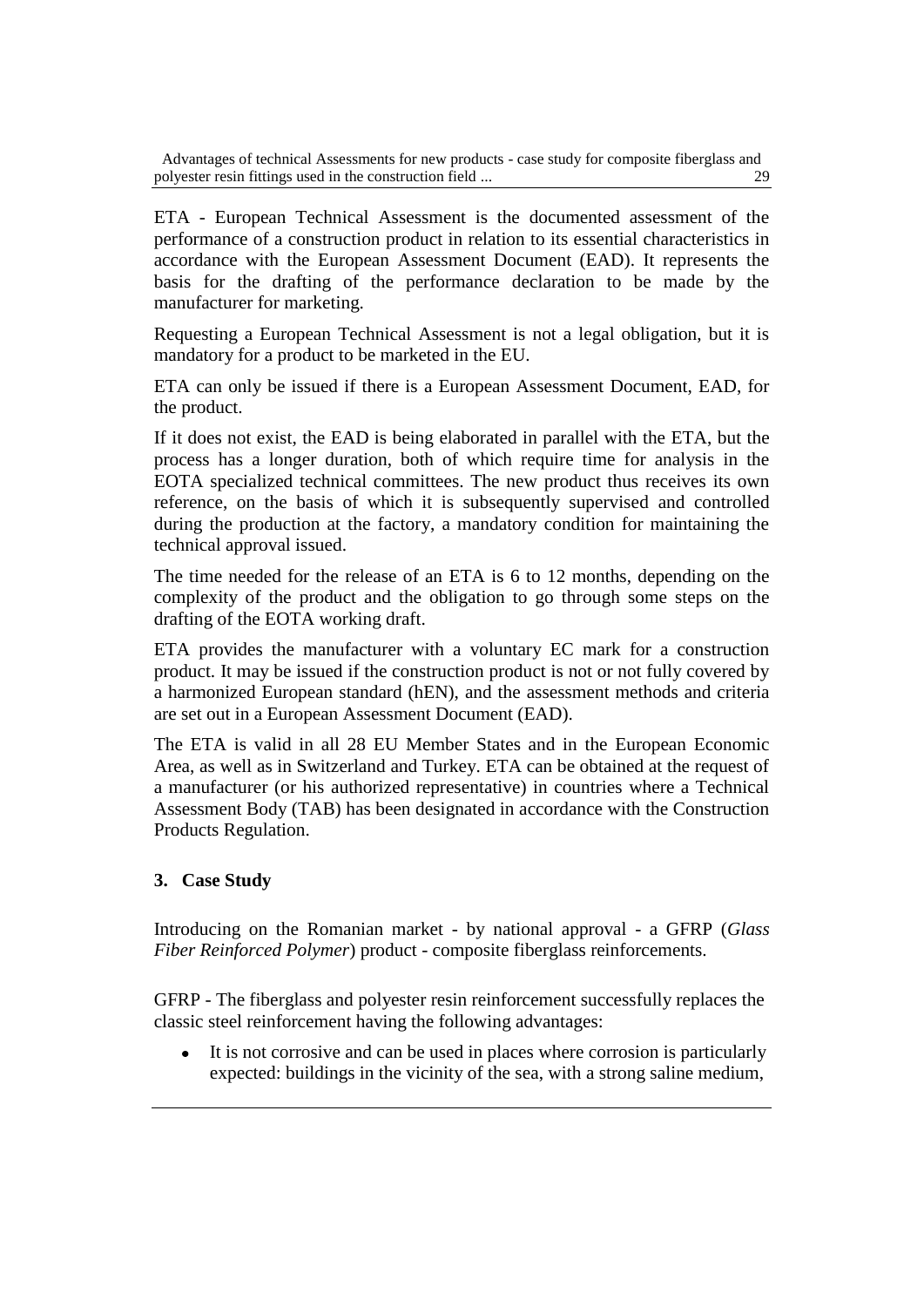ponds, pools, irrigation channels or similar, constructions in the chemical industry;

- It is not magnetic or conducting of electricity, which is why it can be used:  $\bullet$ in places where it is desired not to disturb electric and magnetic fields; in areas with electrocorrosion dangers (underground, railway, tramway, etc.);
- It is much lighter than steel reinforcement, thus requiring the use of  $\bullet$ simpler equipment and easier workmanship;
- It has lower costs than steel reinforcements;  $\bullet$
- The initial cost of the investment is much lower than that for concrete  $\bullet$ reinforcements and is more environmentally friendly.

| Characteristic           | UM             | <b>FRP</b> bars    | Steel bars | Stainless steel<br><b>bars</b> |
|--------------------------|----------------|--------------------|------------|--------------------------------|
| Tensile strength         | Mpa            | 1000               | 550        | 550                            |
| Density                  | g/cm           | 2.0                | 7.85       | 7.85                           |
| Electrical conductivity  | $\overline{a}$ | dielectric         | yes        | yes                            |
| <b>Magnetic features</b> |                | $non-$<br>magnetic | magnetic   | magnetic                       |
| Thermal conductivity     | W/mk           | < 0.56             | 56         | 17                             |
| Resistance to fire       | 0 <sub>C</sub> | <b>Max 300</b>     | Max 600    | <b>Max 600</b>                 |
| Resistance to corrosion  |                | high               | low        | high                           |

Increased product life: 80-100 years.  $\bullet$ 

Since the GFRP solution is relatively recent, having commercial recognition in the 1980s and used in structural applications only at the end of the 1990s in the USA and Canada, there are no harmonized standards at national level. Products which fall under this category to be marketed and incorporated into constructions are placed on the market by technical approval in accordance with the provisions of Law 10/1995 on quality in construction and Regulation (EU) 305/2011.

INCERTRANS, as an authorized Body to issue technical assessments, has developed at national level in order to introduce a product of this category on the Romanian market. The intended uses of this product are:

- Civil buildings
- Industrial buildings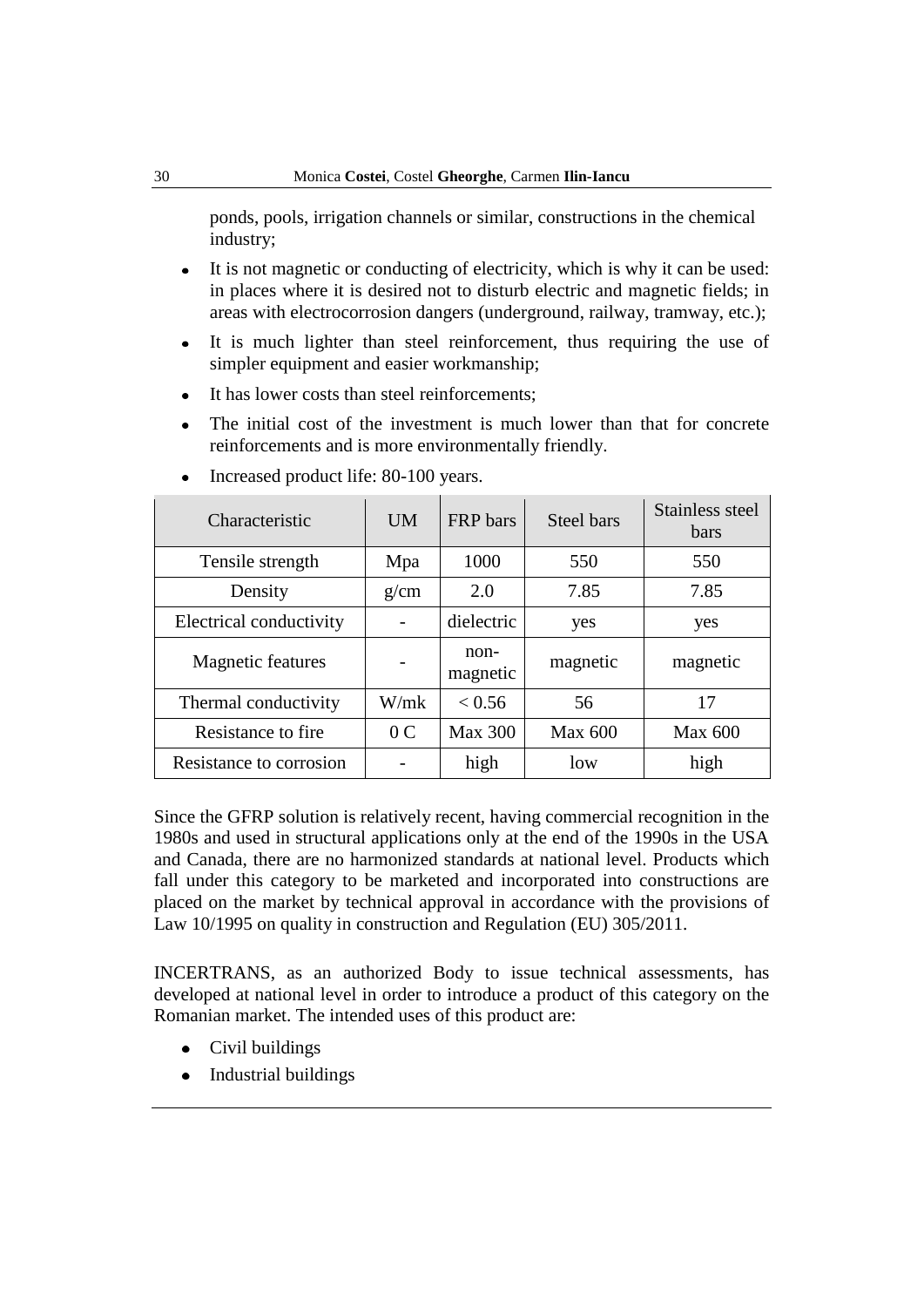- Buildings requiring low electrical conductivity;  $\bullet$ 
	- o niches for electrical and telephone communication equipment;
- Lightweight construction:  $\bullet$ 
	- o concrete construction in low-load bearing areas, remote geographic areas;
- Constructions subject to contact with other corrosive agents:
	- o sewage treatment plants;
	- o fossil fuel tanks;
	- o cooling towers;
	- o chimneys;
	- o landfills.
- Buildings exposed to thermal temperature oscillations:
	- o decks on the terraces of the dwellings, thermally insulated concrete houses;
	- o heated floors and air-conditioned rooms.
- Structures exposed to chemical deflections, aggressive environments, underground waters, chlorides
- Road bridges
- Parapets and supporting walls
- Support walls

### **4. Conclusions**

The technical assessment is necessary when a product is to be brought onto a new market before a harmonized standard (CE marking) exists at European or national level.

It is recommended that you perform your own laboratory tests or purchase of this test service before commencing the product assessment process.

European assessment follows a more labour-intensive procedure (minimum 6 months and depends on EOTA / EU Regulation 305/2011 on the basis of a European Assessment Document) and must contain initial type tests and costs of about 10x or higher than those for national assessment.

It is recommended to approve the products in order for them to penetrate the national market. Later on, depending on the emergence and the demand on the market (after the 3 years of validity of the national assessment), a European Technical Assessment can be requested.